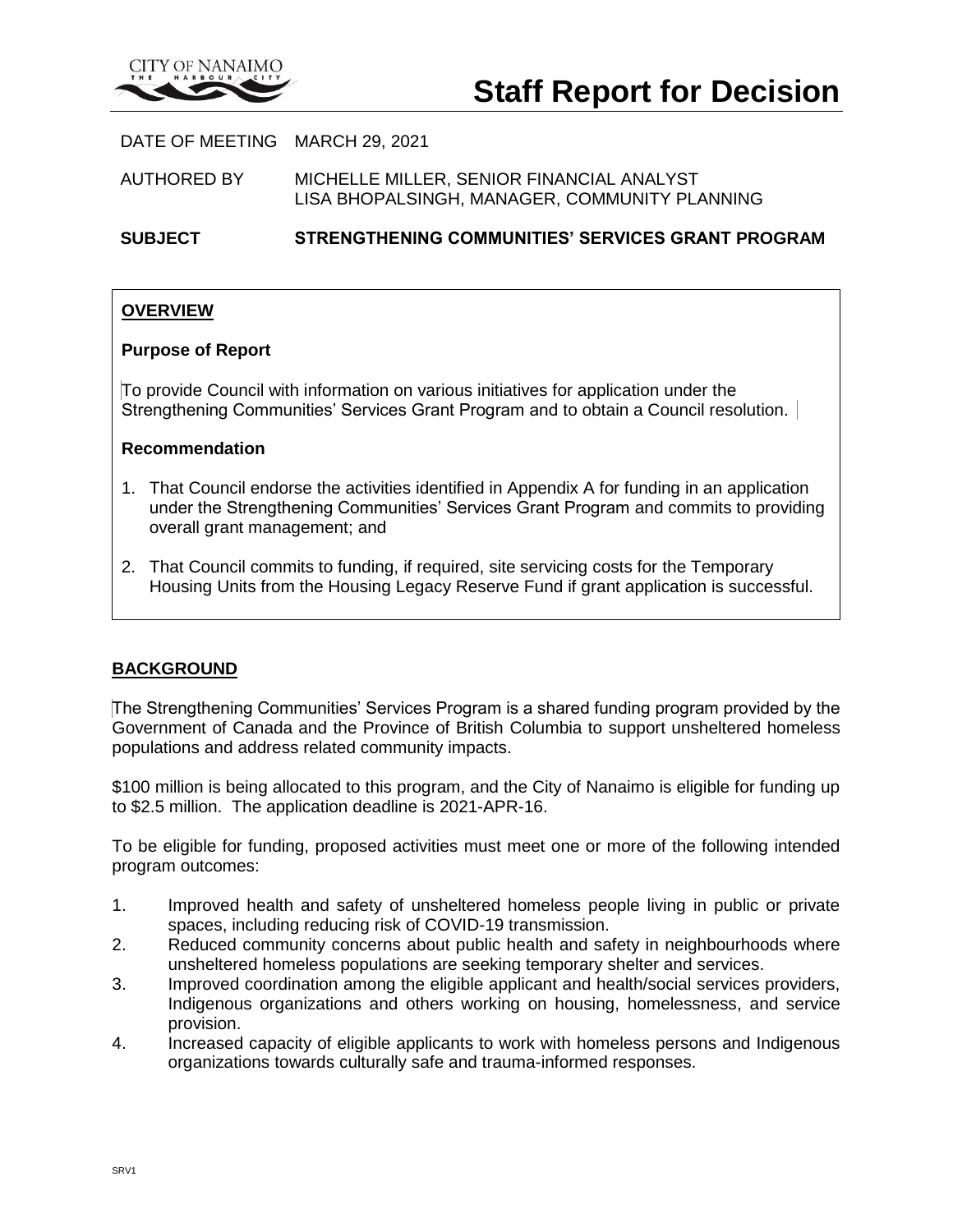

In addition applications must demonstrate:

- 1. The evidence of need in the community (unsheltered homeless population estimates, housing needs reports etc.).
- 2. The solutions proposed are temporary and address increased urgent and immediate needs without creating long-term financial obligations.
- 3. Include new activities or expansion of existing activities with costs incurred after 2020-SEP-17.
- 4. Be capable of completion within one year of grant approval.

The Union of British Columbia Municipalities (UBCM) who is administering this grant program expressed to City Staff that they are looking for multi-faceted approaches to achieve program outcomes. City Staff were advised that we can submit for multiple eligible activities as one application package and funding can be approved for all or a portion of the full submission.

#### **DISCUSSION**

Below is a list of projects that have been compiled by City staff for Council consideration. Costing will be refined as the City completes the application. Appendix B provides a table showing how the proposed projects align with the direction of City policies including the Health and Housing Action plan recently endorsed by Council on 2021-FEB-22.

1. Temporary Housing Units and Shelters

This proposed project is for up to four scattered site housing spaces in rented single family houses, purchase of CSA approved temporary housing structures for up to 10 people and a temporary weather shelter with a focus on priority populations. Locations are still to be determined. Service delivery will foster culturally safe, person-centered, trauma-informed care for the stabilization and transition of individuals into appropriately matched housing, health and community support. An outreach team comprised of one manager and two support workers will provide this. This team will support continued outreach services, wrap around support for four houses and outreach integration support in collaboration with shelter staff assigned to the temporary weather shelter. Site servicing may be required for the temporary housing structures depending on selected location. Site servicing is not an eligible expense under the grant program therefor these costs would need to be funded by the City or a community partner.

Cost Breakdown:

| <b>Outreach Team Costs:</b>      |           |
|----------------------------------|-----------|
| Outreach Manager                 | \$120,000 |
| <b>Outreach Support Workers</b>  | 150,000   |
| Program costs/supplies           | 10,000    |
|                                  |           |
| <b>Total Outreach Team Costs</b> | \$280,000 |

The outreach team costs are based on 8 hours/day for a one year duration.

Scattered Housing: Up to 4 houses  $$ 190,000$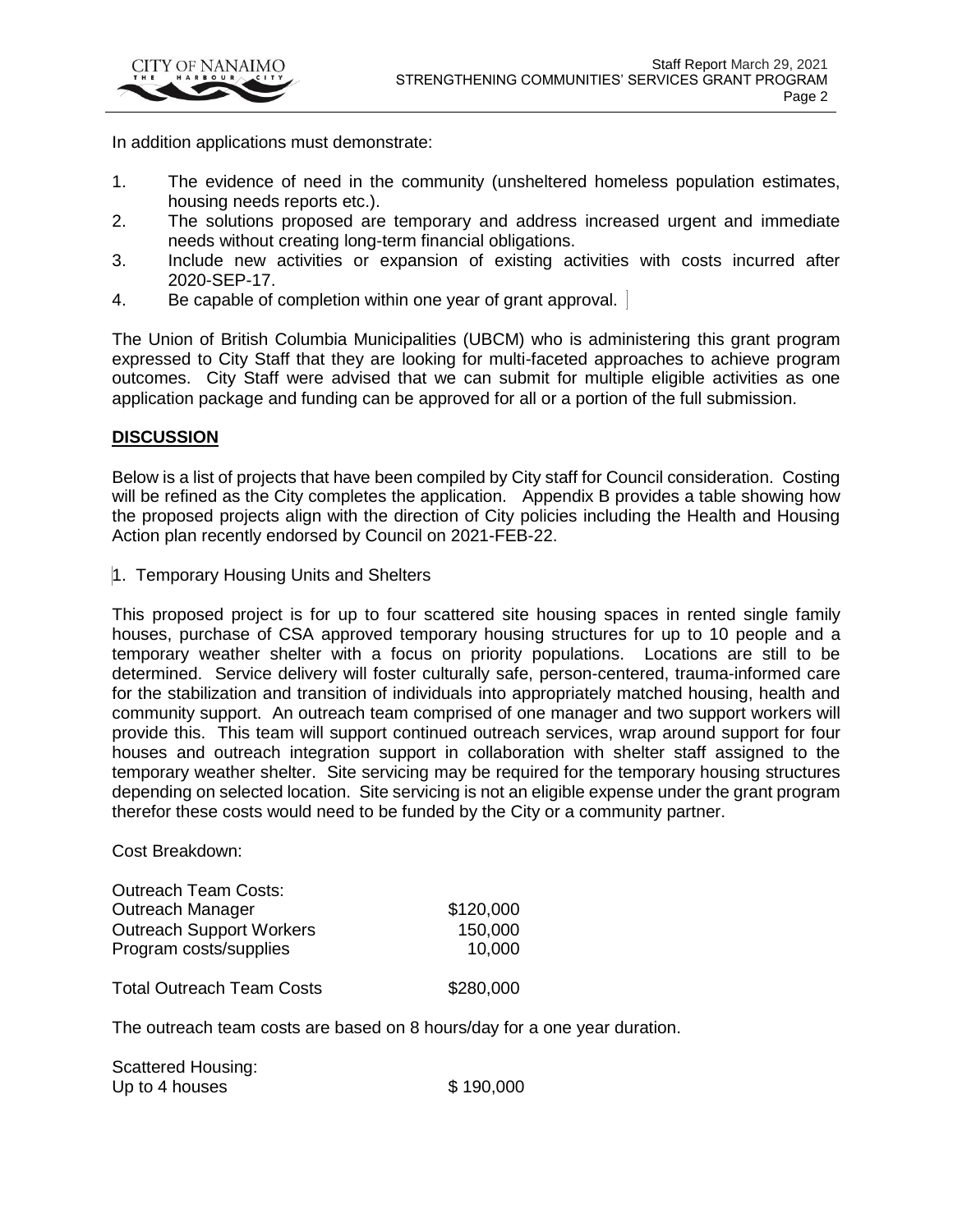

Housing costs include rent, City utilities, electricity, and internet for one year

| <b>CSA Approved Temporary Housing Structures:</b>                                 |           |  |  |
|-----------------------------------------------------------------------------------|-----------|--|--|
| 2 structures                                                                      | \$280,000 |  |  |
| Staffing and operations                                                           | 195,000   |  |  |
| <b>Total Temp Housing Structures Cost</b>                                         | \$475,000 |  |  |
| The staff and operations budget is for one year. Location still to be determined. |           |  |  |
| <b>Temporary Shelter Costs:</b>                                                   |           |  |  |
| Staffing and operations                                                           | \$225,000 |  |  |
| Minor renovations to space                                                        | 100,000   |  |  |
| <b>Total Temporary Shelter Costs</b>                                              | \$325,000 |  |  |
| The staff and operations budget is for one year. Location still to be determined. |           |  |  |
|                                                                                   |           |  |  |

2. Rent Bank

| 2021                | \$90,603  |
|---------------------|-----------|
| 2022 to June $30th$ | 45,000    |
| Total               | \$135,603 |

The City currently has a rent bank budgeted for 2021 funded from the Housing Legacy Reserve. This program is a short-term or temporary homelessness prevention tool that helps to provide housing stability for low to moderate income rentals through a repayable loan and is administered by the Nanaimo Region John Howard Society. We can apply to recover the 2021 cost of this program and extend this program 6 months into 2022.

3. Housing First Rent Supplement

| 2021            | \$35,000 |
|-----------------|----------|
| 2022 to June 30 | 17,500   |
| Total           | \$52,500 |

The City currently has a rent supplement budgeted for 2021 from the Housing Legacy Reserve. This program provides a supplement directly to landlords of private market housing to assist individuals at risk of becoming homeless. Funding is based on an individual's income and community service providers generally refer individuals receiving these supplements to the program. We can apply to recover the 2021 cost of this program and extend this program 6 months into 2022.

4. Youth Rent Supplement

July 2021 – June 2022 \$ 46,000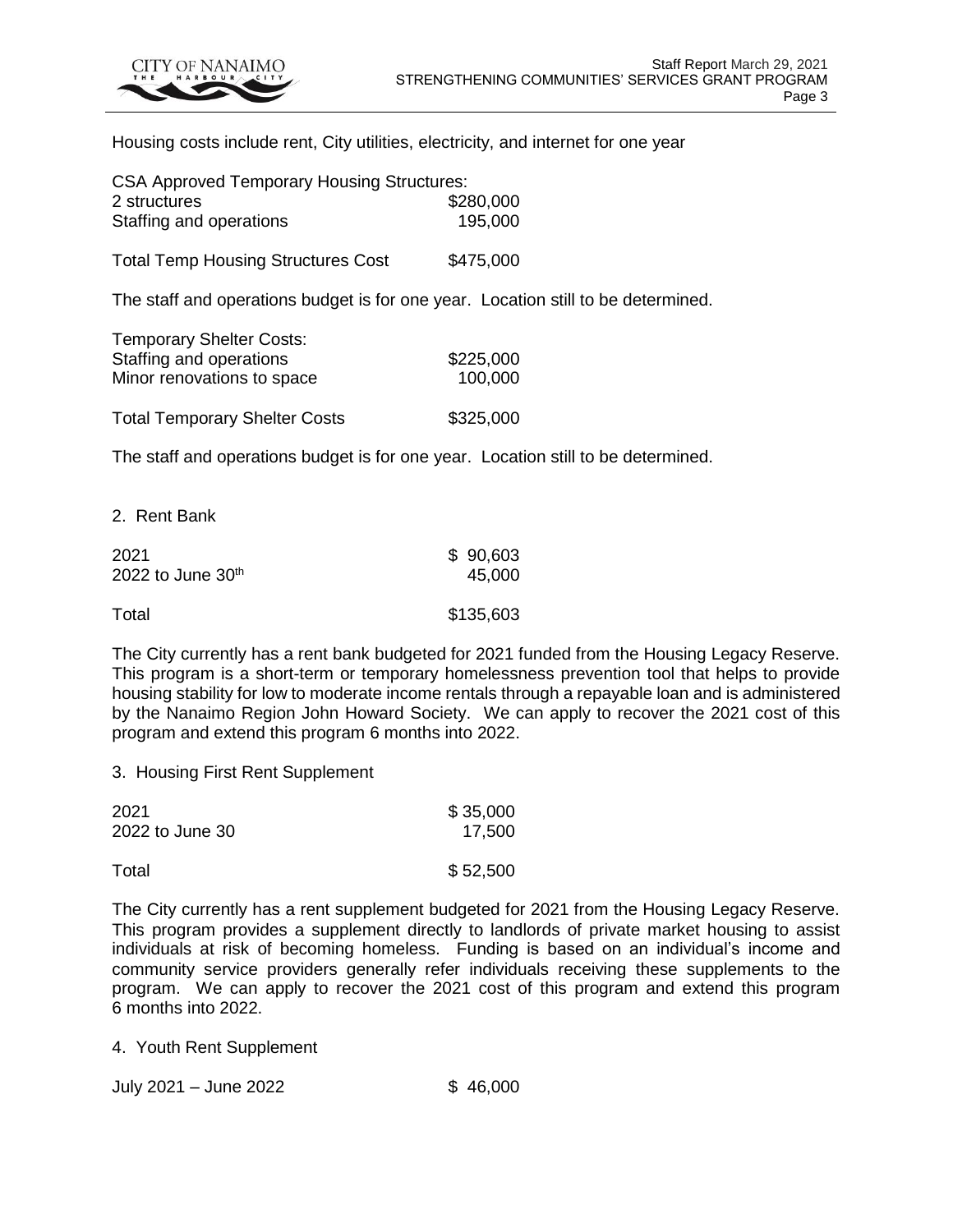

This program is not currently funded but has been identified as a need in the community. This program would operate similarly to the Housing First Rent Supplement but will target youth transitioning out of the foster care system.

5. Shower Program

| 2020 Sept 18 - Dec 31 | \$13,000 |
|-----------------------|----------|
| 2021                  | 50,000   |
| 2022 to June $30th$   | 26,000   |
| Total                 | \$89,000 |

This program is currently budgeted for 2021 from the Housing Legacy Reserve and provides hot showers, washrooms, toiletries and clean towels to those in need. The City can apply to recover a portion of 2020 costs, 2021 costs and extend this program 6 months into 2022.

6. Urban Clean-up

| 2020 Sept 18 - Dec 31 | \$11,000 |
|-----------------------|----------|
| 2021                  | 56,000   |
| 2022 to June $30th$   | 29,000   |
| Total                 | \$96,000 |

This program is currently budgeted in 2021 and funded from general revenue. The City can apply to recover a portion of 2020 costs, 2021 costs and extend this program 6 months into 2022.

7. Community Connect – City's Share

| 2020 Sept 18 - Dec 31 | \$78,100  |
|-----------------------|-----------|
| 2021 to June 30th     | 147,000   |
| Total                 | \$225,100 |

This program is currently budgeted in 2021 and is funded from the Special Initiatives Reserve. Community Connect was a pilot program through a partnership with City Bylaw, RCMP, and the Old City Quarter (OCQ) Health and Safety Alliance, and was partially funded by the OCQ property owners. The City can apply to recover their share of the cost of this program incurred since September  $18<sup>th</sup>$ . The pilot project is budgeted to end June  $30<sup>th</sup>$ .

8. Downtown Security

July 2021 – June 2022 up to \$400,000

The City currently provides security in the downtown core during the day with the presence of bylaw officers. In the evening, a private security company protects the downtown parkades and key City infrastructure. In 2021, the City has budgeted \$134,800 for downtown security which provides 16 hours of coverage a day (2 patrollers each providing 8 hours of coverage). The City would explore increasing and/or expanding the coverage in the downtown area to 2022-JUN-30.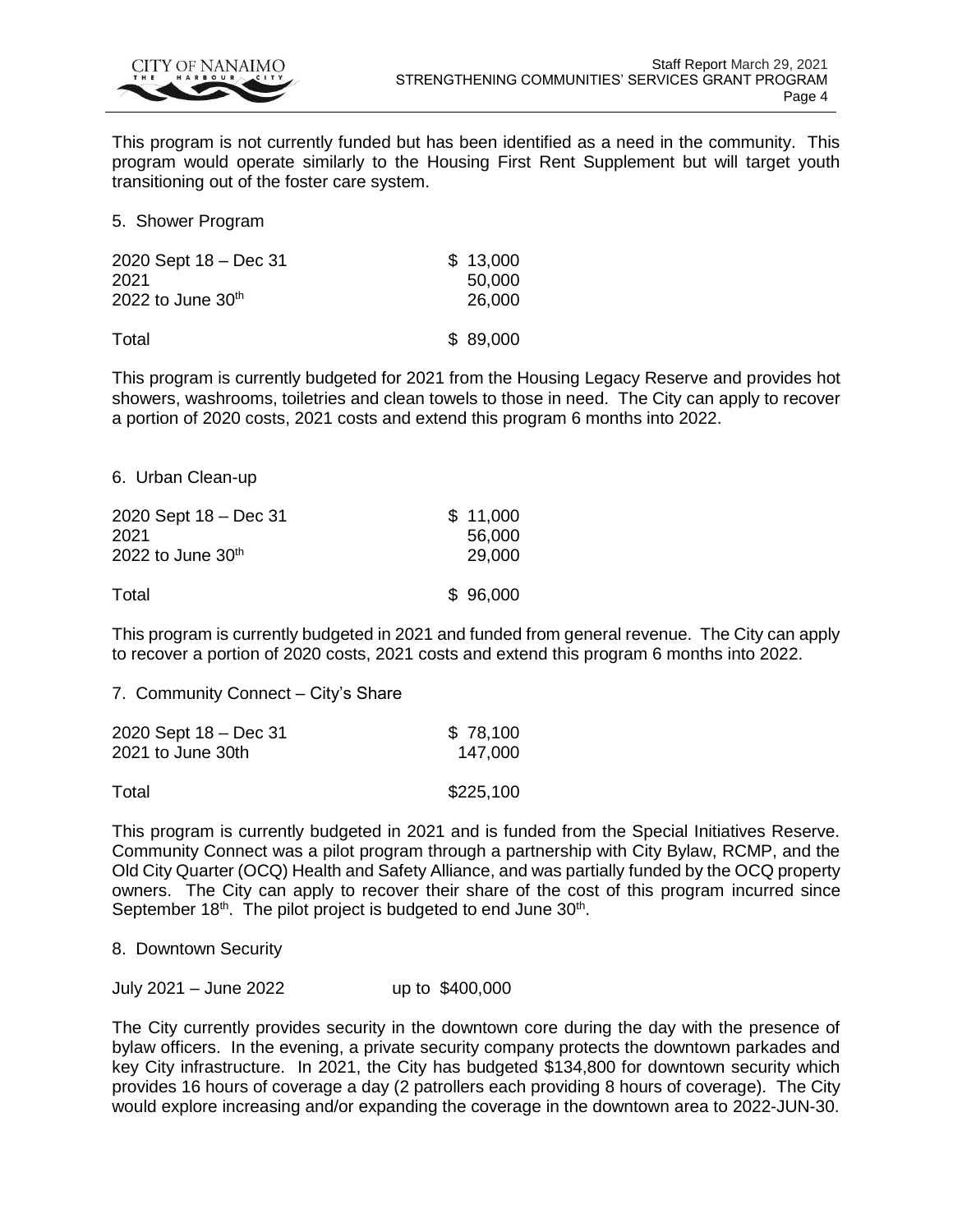

#### 9. Portable Toilets - SARC, Prideaux, Oliver Woods

| 2021 | \$34,000 |
|------|----------|
| 2022 | 17,500   |
|      |          |

Total \$ 51,500

Currently these portable toilets are budgeted in 2021 as part of our Pandemic Response and are being funded from the Special Initiatives Reserve. The City can apply to recover the 2021 costs and extend the program 6 months into 2022.

- 10. Cultural Services (e.g. community-based cultural programming, cultural safety and traumainformed training)
- July 2021 June 2022 \$ 25,000

This program will provide cultural services funding to support community-based cultural programming and may include cultural safety and trauma-informed care capacity building. Ideally, this would be coordinated through Snuneymuxw First Nation.

- 11. Temporary Full Time Social Planner Position
- July 2021 June 2022 \$112,000

This proposed project would hire a temporary full-time liaison role to support the coordination of proposed grant activities. Coordination with multiple agencies and indigenous leaders will help inform and design early incubation activities of the Systems Planner Organization specific to homelessness response efforts. A dedicated position will also improve response to critical and urgent needs in the community.

Total Estimated Cost of Proposed Projects:

| <b>Temporary Housing Units and Shelters</b> |       | 1,270,000 |
|---------------------------------------------|-------|-----------|
| <b>Rent Bank</b>                            |       | 135,603   |
| <b>Housing First Rent Supplement</b>        |       | 52,500    |
| Youth Rent Supplement                       |       | 46,000    |
| <b>Shower Program</b>                       |       | 89,000    |
| Urban Clean Up                              |       | 96,000    |
| <b>Community Connect</b>                    |       | 225,100   |
| Downtown Security                           |       | 400,000   |
| <b>Portable Toilets</b>                     |       | 51,500    |
| <b>Cultural Services</b>                    |       | 25,000    |
| <b>Temporary Social Planner</b>             |       | 112,000   |
|                                             | Total | 2,502,703 |